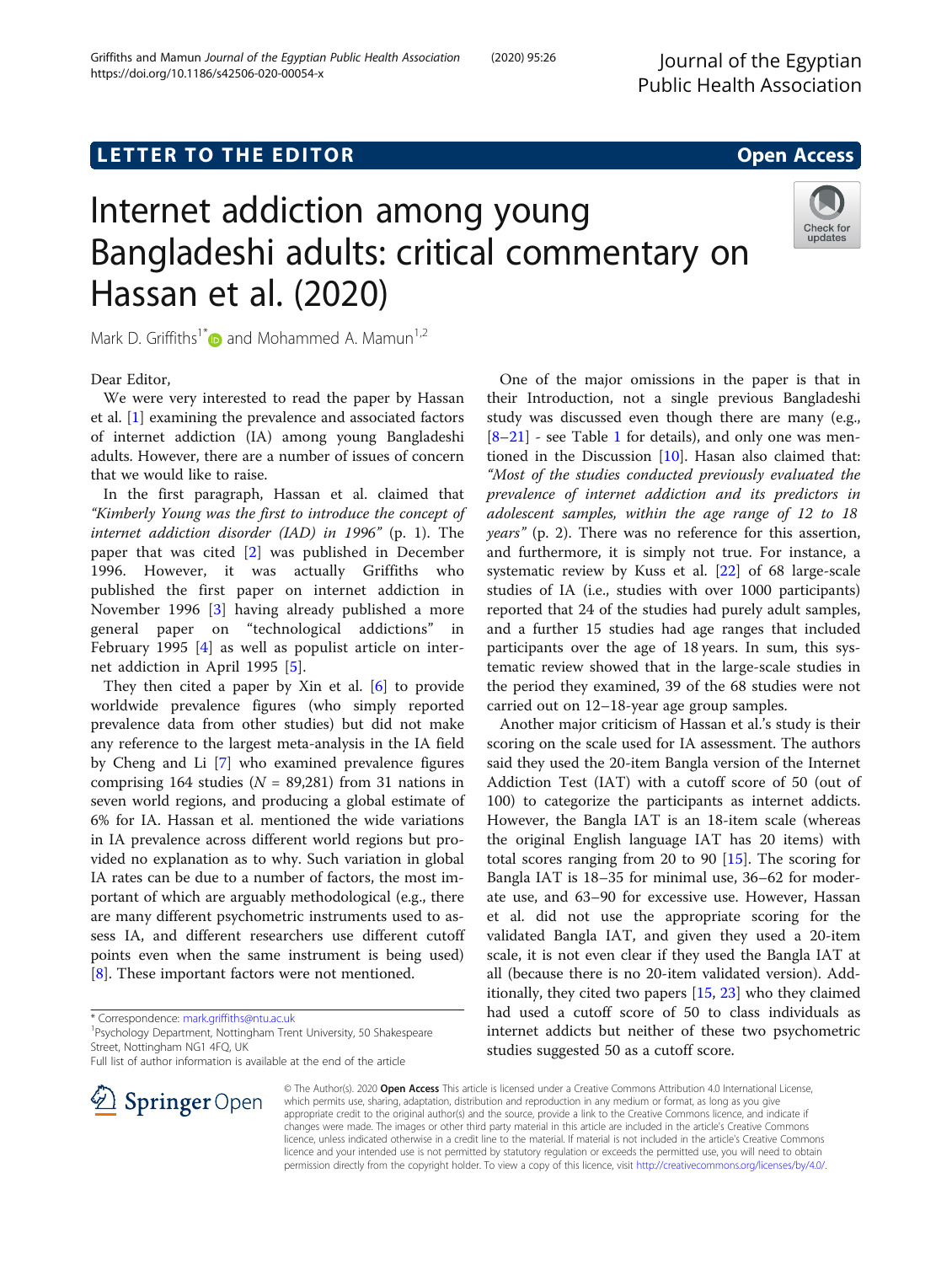<span id="page-1-0"></span>

|                                         | <b>Lary L</b> Android, Botton Decision 1991, Decision 1992. |                                       |                                                   |                                          | <b>Product of the Second Construction of the Second Second Second Second Second Second Second Second Second Second Second Second Second Second Second Second Second Second Second Second Second Second Second Second Second Seco</b> |                      |                                                                                                                                                        |                                                                                                                                                                                                                                 |
|-----------------------------------------|-------------------------------------------------------------|---------------------------------------|---------------------------------------------------|------------------------------------------|--------------------------------------------------------------------------------------------------------------------------------------------------------------------------------------------------------------------------------------|----------------------|--------------------------------------------------------------------------------------------------------------------------------------------------------|---------------------------------------------------------------------------------------------------------------------------------------------------------------------------------------------------------------------------------|
| (year published)<br><b>Authors</b>      | Study location                                              | population<br>Study                   | Sample size<br>(age range)                        | Assessment tool                          | Scale response                                                                                                                                                                                                                       | Total scale<br>items | Cutoff scores used                                                                                                                                     | Main findings                                                                                                                                                                                                                   |
| $(2017)$ [19]<br>Afrin et al            | Chittagong                                                  | High school<br>students               | $(14-17)$ years)<br>279                           | Addiction Survey<br>Internet             | Yes/no                                                                                                                                                                                                                               | $\circ$              | $4 to 6 =$ moderate internet<br>$<$ 3 = normal internet user;<br>$user; 57 = severe user$                                                              | 2.5% severely addicted to the internet, 64.9%<br>moderately addicted to the internet                                                                                                                                            |
| Hassan et al.<br>(2020) [1]             | Chittagong,<br>Dhaka, Sylhet                                | <b>Adults</b>                         | $(19-35 \text{ years})$<br>454                    | <b>Addiction Test</b><br>Internet        | scale ranging from 1<br>(rarely) to 5 (always)<br>5-point Likert-type                                                                                                                                                                | $20*$                | points = internet addicted<br>$20-49$ points = average<br>internet user; ≥ 50                                                                          | 27.1% prevalence of internet addiction                                                                                                                                                                                          |
| [2016]<br>Islam and<br>Hossin           | Dhaka                                                       | University<br>students                | $(20-30 \,\text{years})$<br>573                   | Addiction Test<br>Internet               | scale ranging from 1<br>(rarely) to 5 (always)<br>5-point Likert-type                                                                                                                                                                | $\gtrsim$            | $\geq$ 50 = moderate, excessive,<br>or problematic internet user                                                                                       | 24% problematic internet users                                                                                                                                                                                                  |
| Jahan et al.<br>(2019) [20]             | Dhaka                                                       | University<br>students<br>medical     | 390<br>(18-26 years)                              | Addiction Survey<br>Internet             | Yes/no                                                                                                                                                                                                                               | Ō                    | $<$ 3 = normal internet user;<br>$4$ to $6 =$ moderate internet<br>$user; S7 = severe user$                                                            | addicted users, and 19.3% severely internet<br>31.5% normal users, 49.2% moderately<br>addicted users                                                                                                                           |
| Karim and<br>[2014] [15]<br>Nigar       | Dhaka                                                       | University<br>students                | $(18-25 \text{ years})$<br>177                    | Bangla Internet<br><b>Addiction Test</b> | scale ranging from 1<br>(rarely) to 5 (always)<br>5-point Likert-type                                                                                                                                                                | $\frac{\infty}{2}$   | $<$ 36 = minimal internet<br>user; $36-62$ = moderate<br>excessive internet user<br>internet user; >62                                                 | moderate internet users, 1.7% excessive internet<br>63.95% minimal internet users, 34.3%<br>users                                                                                                                               |
| Khan<br>(2012) [18]                     | Dhaka                                                       | High school<br>students               | $\mathsf{I}$<br>(mean age<br>16.5 years)<br>797   | Addiction Test<br>Internet               | scale ranging from 1<br>(rarely) to 5 (always)<br>5-point Likert-type                                                                                                                                                                | $\approx$            | Not reported                                                                                                                                           | 20.20% reported as having "internet addiction<br>disorder"                                                                                                                                                                      |
| Mamun and<br>$[11]$ (2019)<br>Griffiths | Dhaka                                                       | University<br>students                | $\mid \mid$<br>(mean age<br>20.7 years)<br>300    | Bergen Facebook<br>Addiction Scale       | scale ranging from<br>5-point Likert-type<br>(very rarely) to 5<br>(very often)                                                                                                                                                      | $\circ$              | $\geq$ 18 = at risk of being<br>addicted to Facebook                                                                                                   | 39.7% at risk of being addicted to Facebook                                                                                                                                                                                     |
| ಕ<br>Mamun et<br>$[01]$ (610Z)          | Dhaka                                                       | University<br>students                | $\, \parallel$<br>(mean age<br>20.2 years)<br>405 | Addiction Test<br>Internet               | scale ranging from 1<br>(rarely) to 5 (always)<br>5-point Likert-type                                                                                                                                                                | $\gtrsim$            | or problematic internet user<br>$\geq$ 50 = moderate to high                                                                                           | 32.6% problematic internet users                                                                                                                                                                                                |
| ಕ<br>Mamun et<br>$[14]$ (2019)          | Rajshahi                                                    | Graduated<br>students                 | Ш<br>(mean age<br>21.1 years)<br>284              | Addiction Test<br>Internet               | scale ranging from 1<br>(rarely) to 5 (always)<br>5-point Likert-type                                                                                                                                                                | $\gtrsim$            | excessive internet users<br>$< 60$ = non-excessive<br>internet users; ≥ 60                                                                             | 0% internet addicts, but 3.9% classed as<br>excessive users                                                                                                                                                                     |
| Mostafa et al.<br>(2019) [21]           | Chittagong                                                  | Medical and<br>university<br>students | $\frac{379}{(18-30 \text{ years})}$               | <b>Addiction Test</b><br>Internet        | (rarely) to 5 (always)<br>scale ranging from<br>5-point Likert-type                                                                                                                                                                  | $\gtrsim$            | < 20 = normal internet user;<br>$50-79$ = moderate internet<br>$20-49 =$ mild internet user;<br>user; $80-100 =$ severe<br>internet user               | $\sqrt{2}$<br>problematic users (54.88%). The prevalence<br>intemet addiction was 1.06% (severe users)<br>Majority of the participants were mild                                                                                |
| Siddiqi et al.<br>(2018) [12]           | Dhaka                                                       | High school<br>students               | ĩS)<br>$(13-19)$ yea<br>376                       | Bergen Facebook<br>Addiction Scale       | scale ranging from 1<br>(rarely) to 5 (always)<br>5-point Likert-type                                                                                                                                                                | $6**$                | $\geq$ 20 = at risk of being<br>addicted to Facebook                                                                                                   | 49.8%, 41.0%, and 1.6% mild, moderate, and<br>severe Facebook addicted and 7.6% non-<br>problematic users                                                                                                                       |
| Uddin et al.<br>(2016)[13]              | Dhaka                                                       | University<br>students                | $(18-25 \text{ years})$<br>475                    | <b>Addiction Test</b><br>nternet         | scale ranging from 1<br>(rarely) to 5 (always)<br>5-point Likert-type                                                                                                                                                                | $\gtrsim$            | internet user; ≥ 80 = severe<br>user; $31-49 =$ mild internet<br>or excessive internet user<br>user; $50-79$ = moderate<br>$\leq$ 30 = normal internet | 47.7% male and 44.5% female students severely<br>intemet, 20.7% male and 7.7% female students<br>addicted to the internet, 7.1% male and 33.9%<br>female students moderately addicted to the<br>mildly addicted to the internet |

Applicing internet addiction prevalence (in alphabetical order) Table 1 Comparison of Bangladeshi studies examining internet addiction prevalence (in alphabetical order) Table 1 Comparison of Bangladeshi studies

\*Paper said the Bangla Internet Addiction Test was used, but based on the description, it appears the Internet Addiction Test was used<br>\*\*Paper claimed there were 18 items, but the Bergen Facebook Addiction Scale only has s \*Paper said the Bangla Internet Addiction Test was used, but based on the description, it appears the Internet Addiction Test was used \*\*Paper claimed there were 18 items, but the Bergen Facebook Addiction Scale only has six items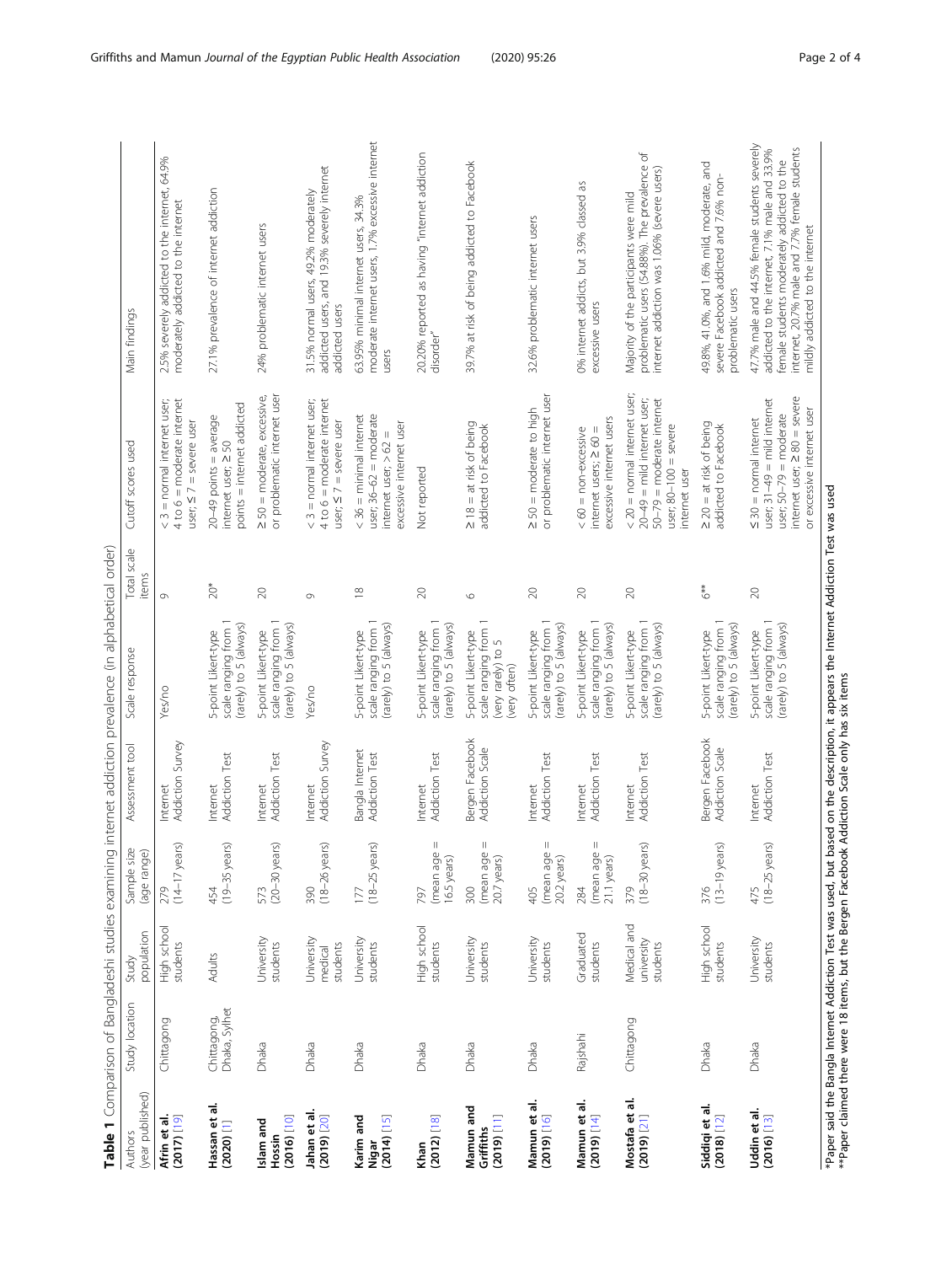<span id="page-2-0"></span>Hassan et al. also wrote that the IAT "has been scientifically analyzed to state an ambiguous psychometric factor structure" (p. 2). On reading this, we were unsure whether the authors deliberately meant to say the factor structure was "ambiguous" (as opposed to "unambiguous") given that they were putting forward the rationale for using the IAT in the first place. However, we would agree that there is no consensus on the psychometric properties of the IAT, because previous studies have reported markedly different factor structures [[23](#page-3-0)–[28](#page-3-0)]. Furthermore, the items for the IAT were developed in 1998 and a number of the items are now very out of date given the rise of smartphones and social media. These are reasons that would weaken the rationale for using the IAT rather than strengthen it.

Hassan et al.'s study reported that over a quarter of their Bangladeshi sample are addicted to the internet (27.1%). Given a cutoff score of 50 was used to classify individuals as being "addicted" to the internet, it is not surprising the percentage of internet addiction was so high because the vast majority will not have been addicted with such a low cutoff score. There is simply no face validity to the claim that over one quarter of Bangladeshi adults are addicted to the internet. The original developer of the IAT initially suggested a score of above 80 to be classed as an internet addict [[29\]](#page-3-0). Hassan et al. then compared their Bangladeshi prevalence rate to a single previous Bangladeshi study. To our knowledge, at the time of writing, there were at least 14 previous papers specifically examining problematic internet use in Bangladesh (i.e., 10 papers on internet addiction, two on social media addiction, and two commentaries), and of these, 11 papers examined online addiction prevalence in Bangladesh, yet apart from one study [\[10](#page-3-0)], none of these was referred to. Hassan et al. then compared their IA prevalence rates to just four other seemingly arbitrary studies in four different countries (i.e., Jordan, Iran, UK, and Taiwan) out of the hundreds that have now been published. The lack of comparison with studies that are clearly relevant (particularly previous Bangladeshi studies) is of concern. Put simply, the "Discussion" did not contextualize the findings in relation to the most relevant studies.

Additionally, Hassan et al. claimed in their conclusion that "[t]he prevalence of excessive internet use is significant among young adults in Bangladesh, which is conforming with the global trend" (p. 7). However, few studies were cited in the paper on which to base such a comparison. Furthermore, "excessive internet use" is not the same as internet addiction given that many excessive internet users are not addicted to the internet (14).

Hassan et al. also provided what they claimed to be study strengths (i.e., sample from various Bangladeshi regions, utilizing a "high number of sociodemographic variables as well as variables related to internet use behavior and regular activity" [p. 6]) without referring to any previous Bangladeshi papers as a benchmark. Confusingly, the authors used a survey to collect the data, but then in the 'Strengths and limitations' section, they said the participants were "conveniently selected for the interview" (p. 6).

Based on these aforementioned criticisms, it can be concluded that the paper by Hassan et al. [1] has many methodological and conceptual weaknesses as well as including a number of assertions that were just simply and factually incorrect.

#### Abbreviations

IA: Internet addiction; IAD: Internet addiction disorder; IAT: Internet Addiction Test

#### Acknowledgements

None

#### Authors' contributions

MG wrote the initial draft of the paper based on ideas from MAM. Both authors contributed to subsequent drafts. The author(s) read and approved the final manuscript.

# Funding

None

# Availability of data and materials

Not applicable

Ethics approval and consent to participate Not applicable

#### Consent for publication

Not applicable

#### Competing interests

None

#### Author details

<sup>1</sup>Psychology Department, Nottingham Trent University, 50 Shakespeare Street, Nottingham NG1 4FQ, UK. <sup>2</sup>Undergraduate Research Organization Savar, Dhaka, Bangladesh.

### Received: 16 May 2020 Accepted: 27 August 2020 Published online: 29 September 2020

#### References

- 1. Hassan T, Alam MM, Wahab A, Hawlader MD. Prevalence and associated factors of internet addiction among young adults in Bangladesh. J Egypt Public Health Assoc. 2020;95(1):3.
- 2. Young KS. Internet addiction: the emergence of a new clinical disorder. CyberPsychology Behav. 1996;1(3):237–44.
- 3. Griffiths MD. Internet addiction: an issue for clinical psychology? Clin Psychol Forum. 1996;97:32–6.
- 4. Griffiths MD. Technological addictions. Clin Psychol Forum. 1995;76:14–9.
- 5. Griffiths MD. Netties anonymous: Are some people addicted to the internet? Times Higher Education Supplement; 1995. p. 17.
- 6. Xin M, Xing J, Pengfei W, Houru L, Mengcheng W, Hong Z. Online activities, prevalence of internet addiction and risk factors related to family and school among adolescents in China. Addict Behav Rep. 2017;7:14–8.
- 7. Cheng C, Li AYL. Internet addiction prevalence and quality of (real) life: a meta-analysis of 31 nations across seven world regions. Cyberpsychol Behav Soc Netw. 2014;17(12):755–60.